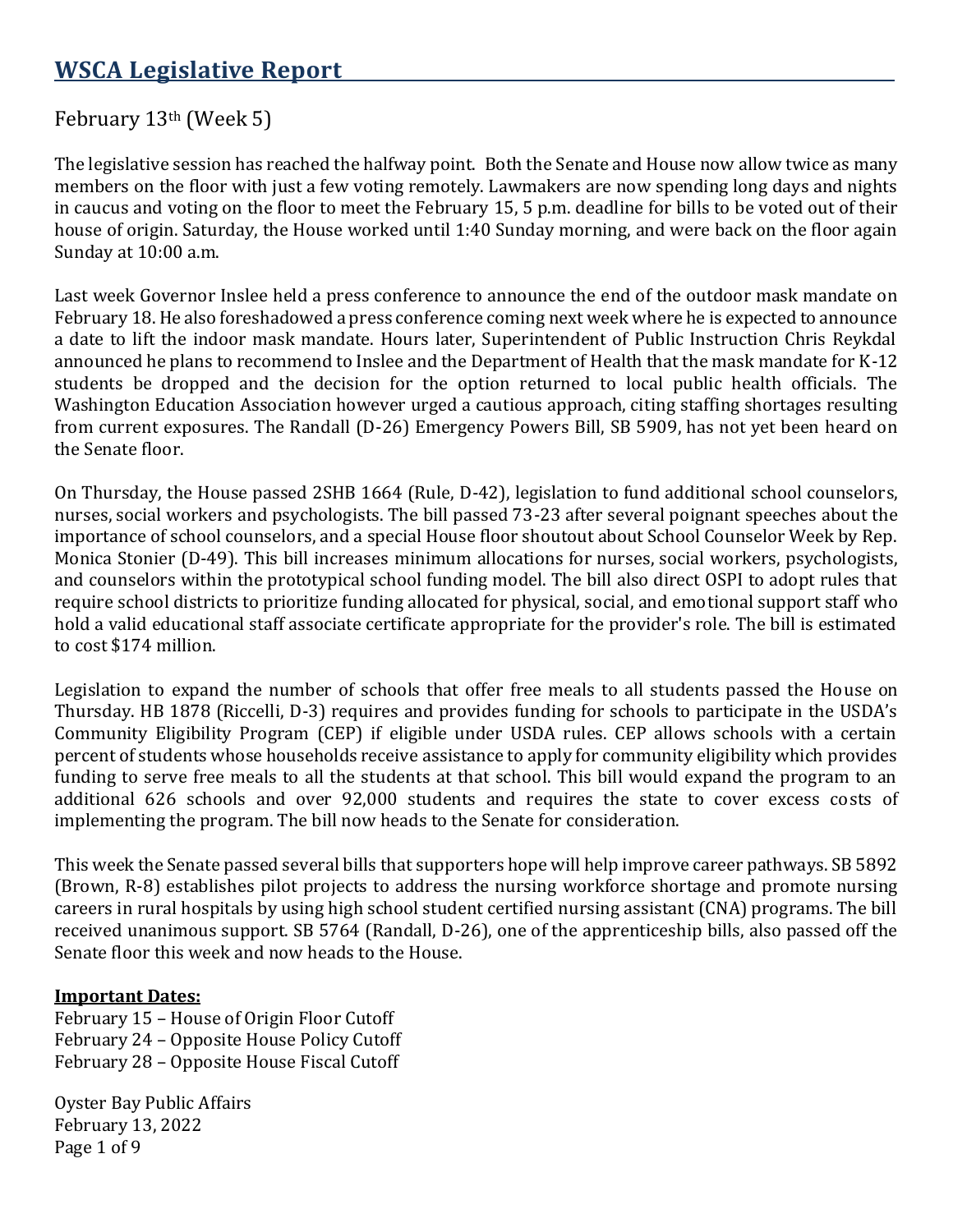# **Upcoming Events**

# **Children, Youth & Families (House) - Virtual - 2/16 @ 8:00am**

• [SSB 5883](https://app.leg.wa.gov/billsummary?Year=2021&BillNumber=5883) - Public Hearing - Concerning an unaccompanied homeless youth's ability to provide informed consent for that minor patient's own health care, including nonemergency, outpatient, and primary care services, including physical examinations, vision examinations and eyeglasses, dental examinations, hearing examinations and hearing aids, immunizations, treatments for illnesses and conditions, and routine follow-up care customarily provided by a health care provider in an outpatient setting, excluding elective surgeries.

#### **Early Learning & K-12 Education (Senate) - Virtual - 2/16 @ 10:30am**

• [SHB 1759](https://app.leg.wa.gov/billsummary?Year=2021&BillNumber=1759) - Public Hearing - Requiring school districts and other public education entities to make information from the department of health about substance use trends, overdose symptoms and response, and the secure storage of prescription drugs, over-the-counter medications, and firearms and ammunition, available through their websites and other communication resources.

- [HB 1834](https://app.leg.wa.gov/billsummary?Year=2021&BillNumber=1834) Public Hearing Concerning student excused absences for mental health reasons.
- **[SHB 1867](https://app.leg.wa.gov/billsummary?Year=2021&BillNumber=1867)** Public Hearing Concerning dual credit program data.

# **Behavioral Health Subcommittee to Health & Long Term Care (Senate) - Virtual - 2/16 @ 6:00pm**

- [SHB 1800](https://app.leg.wa.gov/billsummary?Year=2021&BillNumber=1800) Public Hearing Increasing access to behavioral health services for minors.
- [2SHB 1890](https://app.leg.wa.gov/billsummary?Year=2021&BillNumber=1890) Public Hearing Concerning the children and youth behavioral health work group.

# **Education (House) - Virtual - 2/17 @ 1:30pm**

• [SSB 5376](https://app.leg.wa.gov/billsummary?Year=2021&BillNumber=5376) - Public Hearing - Promoting awareness of the governor's office of the education ombuds.

# **Early Learning & K-12 Education (Senate) - Virtual - 2/18 @ 8:00am**

- [HB 1611](https://app.leg.wa.gov/billsummary?Year=2021&BillNumber=1611) Public Hearing Advancing equity in programs for highly capable students.
- **[SHB 1941](https://app.leg.wa.gov/billsummary?Year=2021&BillNumber=1941)** Public Hearing Prohibiting active shooter scenarios for school safety-related drills.

#### **Behavioral Health Subcommittee to Health & Long Term Care (Senate) - Virtual - 2/18 @ 10:30am**

- **[SHB 1800](https://app.leg.wa.gov/billsummary?Year=2021&BillNumber=1800)** Exec Session Increasing access to behavioral health services for minors.
- [2SHB 1890](https://app.leg.wa.gov/billsummary?Year=2021&BillNumber=1890) Exec Session Concerning the children and youth behavioral health work group.

Oyster Bay Public Affairs February 13, 2022 Page 2 of 9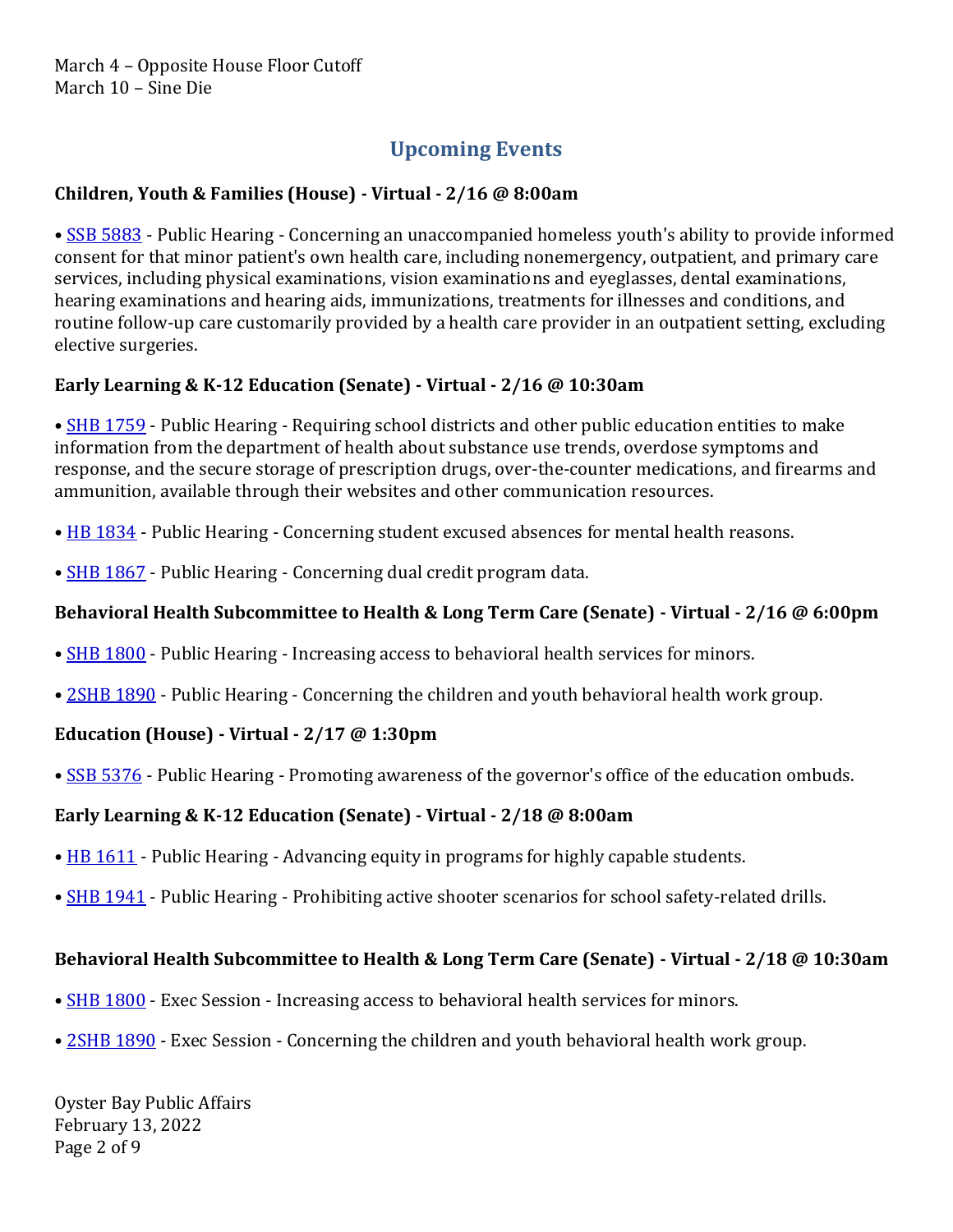| <b>Bill Details</b>                                                                     |                                                                                                              | <b>Status</b>    | <b>Sponsor</b> |  |
|-----------------------------------------------------------------------------------------|--------------------------------------------------------------------------------------------------------------|------------------|----------------|--|
| <b>HB1149</b><br>(Dead)                                                                 | <b>Public health education</b><br>Concerning the public health knowledge of students in public school.       | H Education      | Pollet         |  |
| 2SHB<br>1162                                                                            | <b>High school graduation</b>                                                                                | H Rules R        | Stonier        |  |
| (Dead)                                                                                  | Concerning high school graduation credit and pathway options.                                                |                  |                |  |
| <b>HB1182</b><br>(Dead)                                                                 | <b>Crisis response services</b>                                                                              | H HC/Wellness    | Orwall         |  |
| (SB 5209)                                                                               | Enhancing and expanding behavioral health and suicide prevention crisis response services.                   |                  |                |  |
| <b>HB1266</b>                                                                           | <b>Basic education salaries</b>                                                                              | H Approps        | Sullivan       |  |
| (Dead)                                                                                  | Concerning basic education salary review and rebase.                                                         |                  |                |  |
| <b>HB 1318</b>                                                                          | <b>Comm. &amp; technical colleges</b>                                                                        | H Coll & Wkf Dev | Pollet         |  |
| (Dead)<br>(E2SSB<br>5194)                                                               | Providing for equity and access in the community and technical colleges.                                     |                  |                |  |
| <b>HB1338</b>                                                                           | School resources/COVID-19                                                                                    | H Civil R & Judi | Harris         |  |
| (Dead)                                                                                  | Preserving public school resources during the COVID-19 emergency.                                            |                  |                |  |
| <b>HB 1404</b>                                                                          | Highly capable student prgs.                                                                                 | H Approps        | Vick           |  |
| (Dead)                                                                                  | Concerning programs for highly capable students.                                                             |                  |                |  |
| <b>HB1419</b>                                                                           | <b>Certificated staff/factors</b>                                                                            | H Approps        | Dolan          |  |
| (Dead)                                                                                  | Adjusting experience factors for certificated instructional staff.                                           |                  |                |  |
| <b>HB1420</b>                                                                           | School empl/COVID-19 vaccine                                                                                 | H HC/Wellness    | MacEwen        |  |
| (Dead)                                                                                  | Ensuring that critical school employees receive priority for receipt of the COVID-19 vaccine.                |                  |                |  |
| <b>HB 1422</b>                                                                          | Sexual health ed./dates                                                                                      | H Education      | MacEwen        |  |
| (Dead)<br>Extending comprehensive sexual health education compliance dates by one year. |                                                                                                              |                  |                |  |
| <b>HB1444</b>                                                                           | <b>Student supports/COVID-19</b>                                                                             | H Education      | Rule           |  |
| (Dead)                                                                                  | Providing trauma-informed counseling and supports to students who were impacted by the COVID-19<br>pandemic. |                  |                |  |
| <b>Oyster Bay Public Affairs</b>                                                        |                                                                                                              |                  |                |  |

February 13, 2022 Page 3 of 9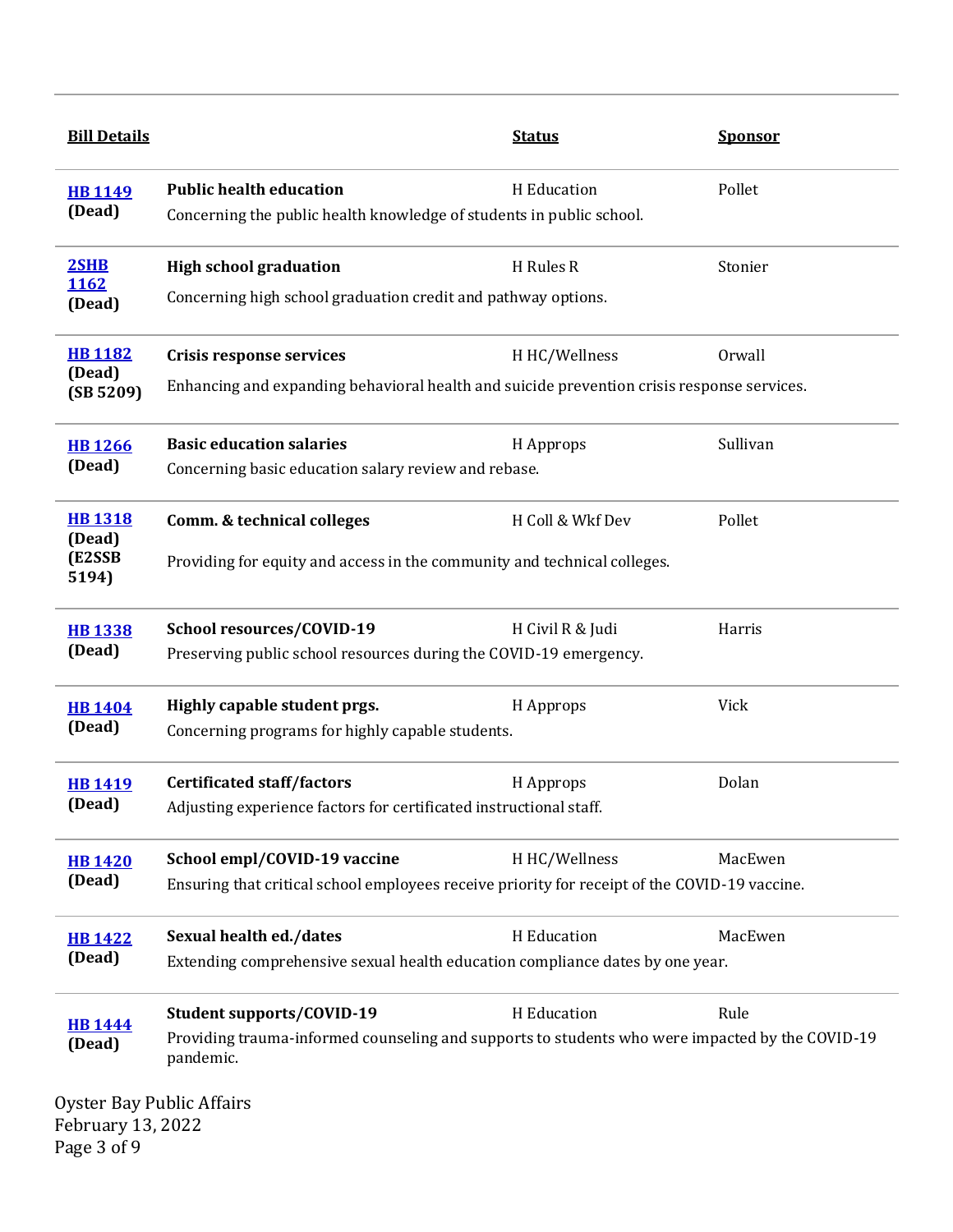| <b>SHB 1590</b>            | <b>Enrollment stabilization</b>                                                                                                                                                                                                                                                                                                                                    | H Passed 3rd      | Dolan      |  |
|----------------------------|--------------------------------------------------------------------------------------------------------------------------------------------------------------------------------------------------------------------------------------------------------------------------------------------------------------------------------------------------------------------|-------------------|------------|--|
| (SSB<br>5563)              | Concerning enrollment stabilization funding to address enrollment declines due to the COVID-19<br>pandemic.                                                                                                                                                                                                                                                        |                   |            |  |
| <b>HB 1601</b>             | <b>Student homelessness pilot</b>                                                                                                                                                                                                                                                                                                                                  | H Approps         | Leavitt    |  |
|                            | Expanding the students experiencing homelessness and foster youth pilot program.                                                                                                                                                                                                                                                                                   |                   |            |  |
| <b>HB 1611</b>             | <b>Highly capable students</b>                                                                                                                                                                                                                                                                                                                                     | $S EL/K-12$       | Dolan      |  |
|                            | Advancing equity in programs for highly capable students.                                                                                                                                                                                                                                                                                                          |                   |            |  |
| 2SHB                       | <b>Schools/support funding</b>                                                                                                                                                                                                                                                                                                                                     | S Ways & Means    | Rule       |  |
| 1664                       | Concerning prototypical school formulas for physical, social, and emotional support in schools.                                                                                                                                                                                                                                                                    |                   |            |  |
|                            | Work in retirement/schools                                                                                                                                                                                                                                                                                                                                         | S Ways & Means    | Bergquist  |  |
| <b>ESHB</b><br><b>1699</b> | Permitting individuals retired from the public employees retirement system, the teachers retirement<br>system, and the school employees retirement system additional opportunities to work for a school<br>district for up to 1,040 hours per school year while in receipt of pension benefits until July 1, 2025.                                                 |                   |            |  |
| <b>SHB 1746</b>            | Students/COVID-19 pandemic                                                                                                                                                                                                                                                                                                                                         | H Passed 3rd      | Ortiz-Self |  |
|                            | Updating the 2015 report and recommendations for supporting student success through measuring<br>and mitigating community risk and protective predictors since the emergence of the COVID-19<br>pandemic.                                                                                                                                                          |                   |            |  |
|                            | School websites/drug info.                                                                                                                                                                                                                                                                                                                                         | $S EL/K-12$       | Callan     |  |
| <b>SHB 1759</b>            | Requiring school districts and other public education entities to make information from the<br>department of health about substance use trends, overdose symptoms and response, and the secure<br>storage of prescription drugs, over-the-counter medications, and firearms and ammunition, available<br>through their websites and other communication resources. |                   |            |  |
| <b>E2SHB</b>               | Dual credit program access                                                                                                                                                                                                                                                                                                                                         | H Passed 3rd      | Paul       |  |
| <b>1760</b>                | Expanding access to dual credit programs.                                                                                                                                                                                                                                                                                                                          |                   |            |  |
| <b>SHB 1791</b>            | Prof. educator reprimands                                                                                                                                                                                                                                                                                                                                          | H 2nd Reading     | Harris     |  |
|                            | Concerning reprimands for professional educators.                                                                                                                                                                                                                                                                                                                  |                   |            |  |
|                            | <b>Behavioral health/minors</b>                                                                                                                                                                                                                                                                                                                                    | S Health & Long T | Eslick     |  |
| <b>SHB 1800</b>            | Increasing access to behavioral health services for minors.                                                                                                                                                                                                                                                                                                        |                   |            |  |
| <b>HB1805</b><br>(SB 5797) | Opportunity scholarship prog<br>Concerning the opportunity scholarship program.                                                                                                                                                                                                                                                                                    | S Higher Ed & Wor | Paul       |  |

Oyster Bay Public Affairs February 13, 2022 Page 4 of 9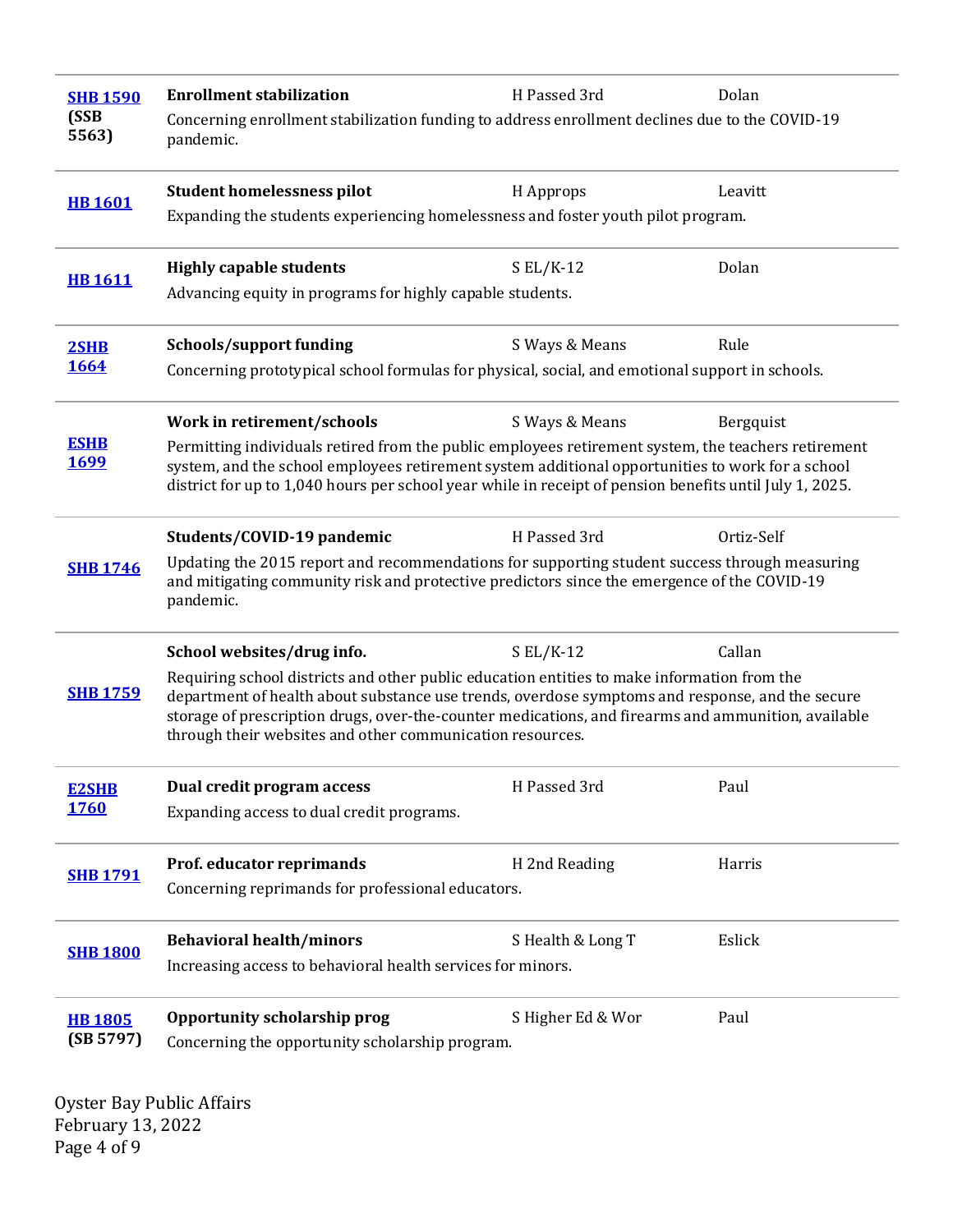| <b>HB 1834</b>                    | <b>Student absences/mental hlth</b><br>Concerning student excused absences for mental health reasons.                                                                                     | $S EL/K-12$       | Callan   |
|-----------------------------------|-------------------------------------------------------------------------------------------------------------------------------------------------------------------------------------------|-------------------|----------|
| <b>HB 1836</b>                    | Scholarships/disadv.groups<br>Awarding academic scholarships to members of underprivileged or disadvantaged groups.                                                                       | H Civil R & Judi  | Shewmake |
| <b>SHB 1867</b>                   | Dual credit program data<br>Concerning dual credit program data.                                                                                                                          | $S EL/K-12$       | Paul     |
| <b>HB 1883</b>                    | <b>Youth lifeline</b><br>Establishing a lifeline for youth and young adults who have experienced or are at risk of entering into<br>public systems of care.                               | H Children, Yout  | Chopp    |
| 2SHB<br><b>1890</b>               | <b>Children behavioral health</b><br>Concerning the children and youth behavioral health work group.                                                                                      | S Health & Long T | Callan   |
| <b>HB 1900</b>                    | Schools/discrimination, etc.<br>Improving school districts' responses to complaints of discrimination, harassment, intimidation, and<br>bullying.                                         | H Education       | Senn     |
| <b>SHB 1941</b>                   | <b>Active shooter drills</b><br>Prohibiting active shooter scenarios for school safety-related drills.                                                                                    | $S EL/K-12$       | Walen    |
| <b>HB 1985</b><br>(2SSB)<br>5595) | <b>Schools/support funding</b><br>Concerning prototypical school formulas for physical, social, and emotional support in schools.                                                         | H Education       | Dolan    |
| <b>HB 2000</b>                    | <b>OSPI basic education funds</b><br>Clarifying the duty of the superintendent of public instruction to distribute federal and state basic<br>education funds.                            | H Approps         | Rule     |
| <b>HB 2011</b>                    | <b>Skill center funding</b><br>Funding for skill center students for classes in sending school districts with less than 3,000 students<br>and significant participation in skill centers. | H Approps         | Rule     |
| <b>HB 2014</b><br>(SB 5905)       | <b>Outdoor school</b><br>Establishing the outdoor school for all program.                                                                                                                 | H Education       | Rule     |
| <b>HB 2041</b>                    | <b>Health care for minors</b><br>Concerning greater consistency in the provision of health care services for minors under the age of 16.<br>Oyster Bay Public Affairs                     | H HC/Wellness     | Walsh    |
| February 13, 2022                 |                                                                                                                                                                                           |                   |          |

Page 5 of 9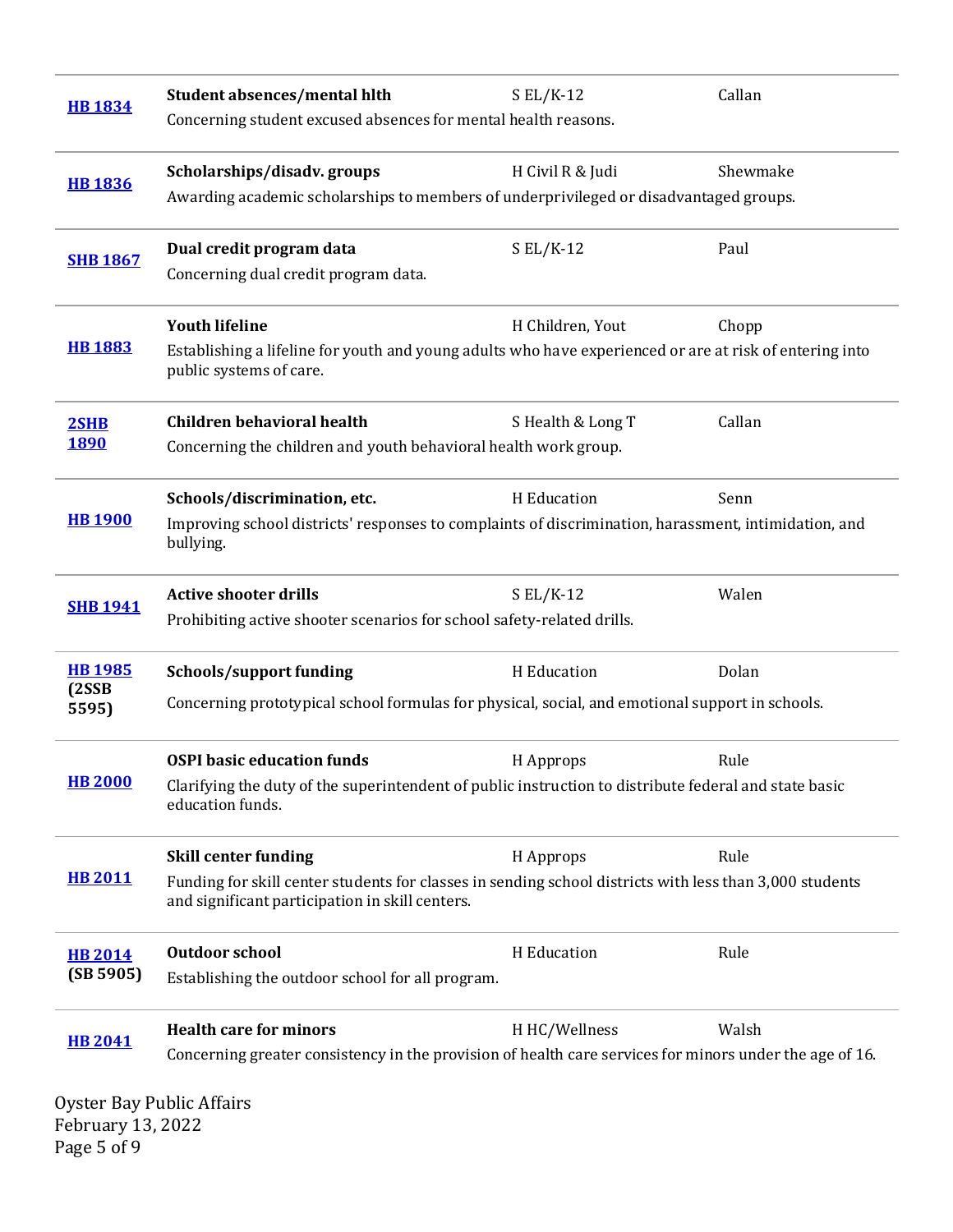|                          | Behavioral health work group                                                                                                      | H HC/Wellness    | Dent    |  |
|--------------------------|-----------------------------------------------------------------------------------------------------------------------------------|------------------|---------|--|
| <b>HB 2053</b>           | Creating a behavioral health work group to study the root causes of rising behavioral health issues in<br>Washington communities. |                  |         |  |
| <b>HB 2056</b>           | K-12 instructional materials                                                                                                      | H Education      | Steele  |  |
|                          | Promoting academic transparency in public schools.                                                                                |                  |         |  |
| 2SHB                     | Outdoor learning grant prg.                                                                                                       | H Passed 3rd     | Rule    |  |
| 2078 (SB<br>5925)        | Establishing the outdoor school for all program.                                                                                  |                  |         |  |
| <b>HJR 4200</b>          | <b>School district bonds</b>                                                                                                      | H Cap Budget     | Stonier |  |
| (Dead)                   | Amending the Constitution to allow a simple majority of voters voting to authorize school district<br>bonds.                      |                  |         |  |
| <b>SB 5043</b>           | <b>School employee housing</b>                                                                                                    | S 3rd Reading    | Salomon |  |
| (Dead)                   | Providing housing to school district employees.                                                                                   |                  |         |  |
| 2SSB                     | Learning stabilization, etc.                                                                                                      | S Rules X        | Hawkins |  |
| 5147<br>(Dead)           | Exploring alternative school calendars.                                                                                           |                  |         |  |
| <b>SB 5153</b>           | <b>School attendance</b>                                                                                                          | $S EL/K-12$      | Wilson  |  |
| (Dead)<br>(ESHB<br>1113) | Concerning school attendance.                                                                                                     |                  |         |  |
| <b>SB 5209</b>           | <b>Crisis response services</b>                                                                                                   | S Behavioral Hea | Dhingra |  |
| (Dead)<br>(HB<br>1182)   | Enhancing and expanding behavioral health and suicide prevention crisis response services.                                        |                  |         |  |
| 2SSB                     | Youth safety tip line                                                                                                             | S Rules X        | Brown   |  |
| 5327                     | Creating a confidential youth safety and well-being tip line.                                                                     |                  |         |  |
| <b>SSB 5376</b>          | <b>Education ombuds awareness</b>                                                                                                 | H Education      | Wilson  |  |
|                          | Promoting awareness of the governor's office of the education ombuds.                                                             |                  |         |  |
| <b>SB 5464</b>           | In-person learning option                                                                                                         | $S EL/K-12$      | Wilson  |  |
| (Dead)                   | Requiring the option of in-person learning unless prohibited by the governor, secretary of health, or a<br>local health officer.  |                  |         |  |

Oyster Bay Public Affairs February 13, 2022 Page 6 of 9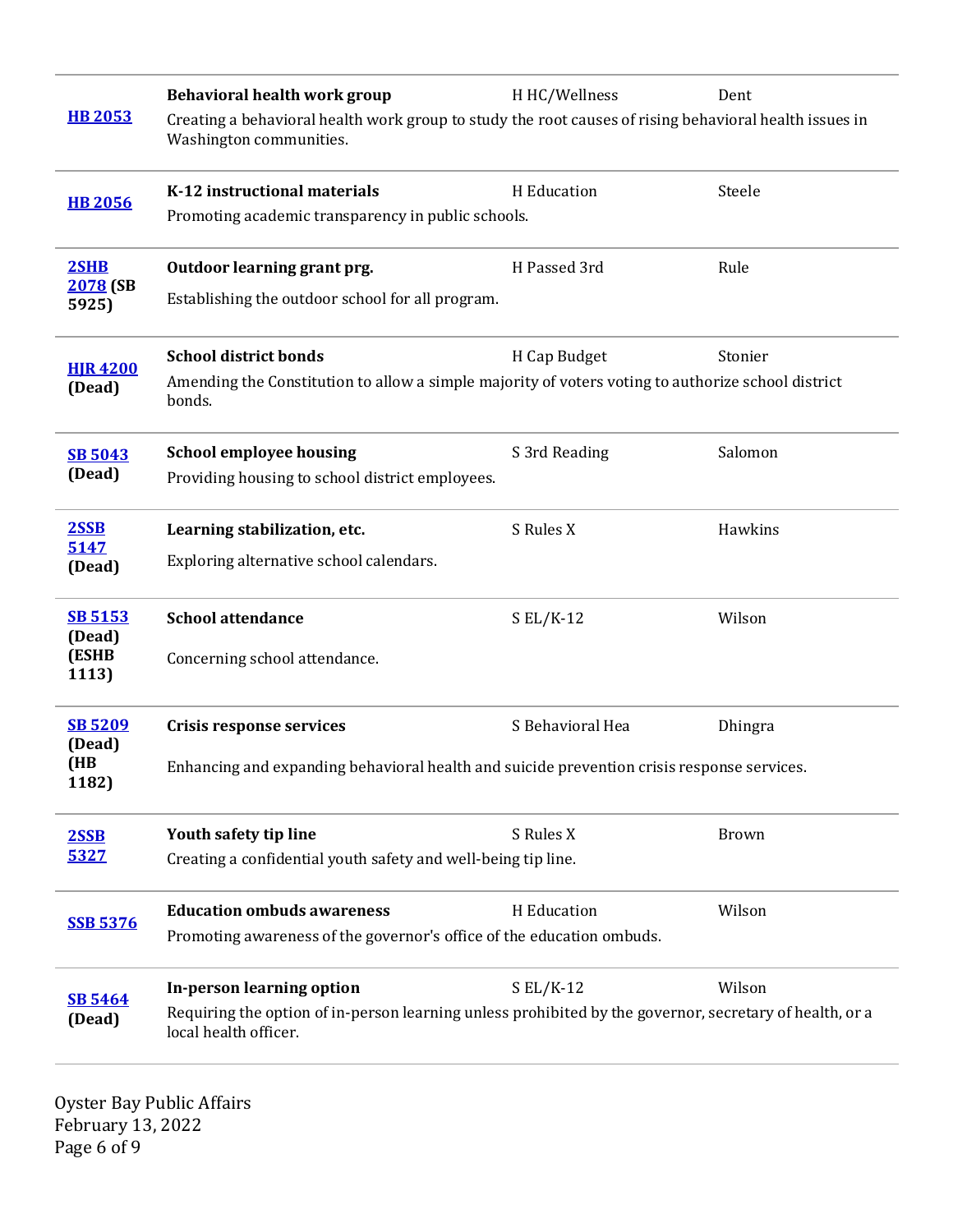| <b>SB 5536</b>                                                                                                       | Collaborative school govern.                                                                                                                                                           | $S EL/K-12$       | Hasegawa |  |
|----------------------------------------------------------------------------------------------------------------------|----------------------------------------------------------------------------------------------------------------------------------------------------------------------------------------|-------------------|----------|--|
|                                                                                                                      | Establishing a collaborative school-based governance model.                                                                                                                            |                   |          |  |
| <b>SSB 5537</b>                                                                                                      | <b>Compulsory school attendance</b>                                                                                                                                                    | S Ways & Means    | Wellman  |  |
|                                                                                                                      | Changing compulsory school attendance requirements for children five, six, and seven years of age.                                                                                     |                   |          |  |
| <b>SSB 5553</b>                                                                                                      | <b>Early STEM metrics</b>                                                                                                                                                              | H Children, Youth | Wilson   |  |
|                                                                                                                      | Providing data regarding early STEM metrics in the STEM education report card.                                                                                                         |                   |          |  |
| <b>SSB 5563</b>                                                                                                      | <b>Enrollment stabilization</b>                                                                                                                                                        | S Rules 2         | Wellman  |  |
| (SHB<br>1590)                                                                                                        | Concerning enrollment stabilization funding to address enrollment declines due to the COVID-19<br>pandemic.                                                                            |                   |          |  |
|                                                                                                                      | Bone marrow donation aware.                                                                                                                                                            | H Education       | Short    |  |
| <b>SSB 5594</b>                                                                                                      | Concerning public school instruction in awareness of bone marrow donation.                                                                                                             |                   |          |  |
| 2SSB                                                                                                                 | <b>Schools/support funding</b>                                                                                                                                                         | S Rules 2         | Wellman  |  |
| 5595 (HB<br>Concerning prototypical school formulas for physical, social, and emotional support in schools.<br>1985) |                                                                                                                                                                                        |                   |          |  |
|                                                                                                                      | Health info. disclosure                                                                                                                                                                | H HC/Wellness     | Trudeau  |  |
| <b>SB 5596</b>                                                                                                       | Conforming disclosure restrictions for mental health counselors, marriage and family therapists, and<br>social workers to the requirements of the Uniform Health Care Information Act. |                   |          |  |
| <b>E2SSB</b>                                                                                                         | <b>Apprenticeship programs</b>                                                                                                                                                         | S Passed 3rd      | Keiser   |  |
| 5600                                                                                                                 | Concerning the sustainability and expansion of state registered apprenticeship programs.                                                                                               |                   |          |  |
| <b>SB 5601</b>                                                                                                       | <b>School district boards</b>                                                                                                                                                          | $S EL/K-12$       | Short    |  |
| (HB<br>1986)                                                                                                         | Empowering school district boards of directors.                                                                                                                                        |                   |          |  |
|                                                                                                                      | Early learning/basic ed.                                                                                                                                                               | $SL/K-12$         | Hasegawa |  |
| <b>SB 5630</b>                                                                                                       | Expanding the statutory program of basic education to include the basic education program of early<br>learning.                                                                        |                   |          |  |
|                                                                                                                      | <b>Mental health prof. licenses</b>                                                                                                                                                    | H HC/Wellness     | Wagoner  |  |
| <b>SSB 5638</b>                                                                                                      | Concerning expediting approval for applicants for an associate license as a social worker, mental<br>health counselor, or marriage and family therapist.                               |                   |          |  |
| <b>SSB 5644</b>                                                                                                      | <b>Behavioral health coresponse</b>                                                                                                                                                    | S Passed 3rd      | Wagoner  |  |
|                                                                                                                      | Concerning providing quality behavioral health co-response services                                                                                                                    |                   |          |  |
|                                                                                                                      |                                                                                                                                                                                        |                   |          |  |

Oyster Bay Public Affairs February 13, 2022 Page 7 of 9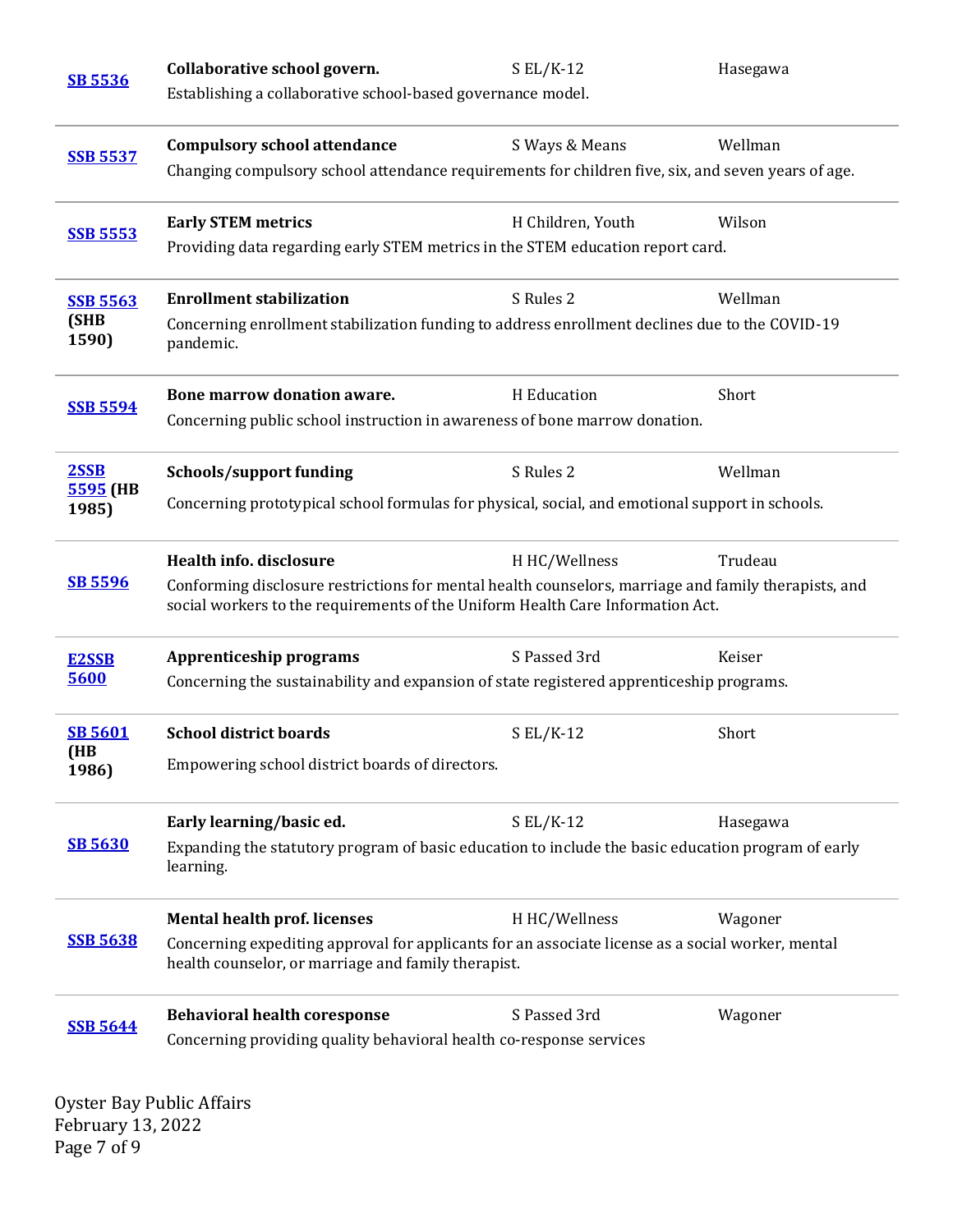| <b>SSB 5719</b> | <b>Dual credit costs</b><br>Concerning dual credit costs.                                                                                                                                                                                                                                                                                                                                                                                                                                                                        | S Ways & Means    | Mullet       |  |
|-----------------|----------------------------------------------------------------------------------------------------------------------------------------------------------------------------------------------------------------------------------------------------------------------------------------------------------------------------------------------------------------------------------------------------------------------------------------------------------------------------------------------------------------------------------|-------------------|--------------|--|
| 2SSB<br>5720    | <b>Student financial literacy</b>                                                                                                                                                                                                                                                                                                                                                                                                                                                                                                | H Education       | Mullet       |  |
|                 | Providing student financial literacy education.                                                                                                                                                                                                                                                                                                                                                                                                                                                                                  |                   |              |  |
|                 | Async. instructional hours                                                                                                                                                                                                                                                                                                                                                                                                                                                                                                       | $S$ EL/K-12       | Dhingra      |  |
| <b>SB 5735</b>  | Counting asynchronous instructional hours towards those required by the instructional program of<br>basic education.                                                                                                                                                                                                                                                                                                                                                                                                             |                   |              |  |
|                 | COVID-19 vaccine/children                                                                                                                                                                                                                                                                                                                                                                                                                                                                                                        | $S EL/K-12$       | <b>Braun</b> |  |
| <u>SB 5777</u>  | Addressing the vaccination for COVID-19 requirement for children attending schools or day care<br>centers.                                                                                                                                                                                                                                                                                                                                                                                                                       |                   |              |  |
| <b>SB 5820</b>  | Superintendent, appointing                                                                                                                                                                                                                                                                                                                                                                                                                                                                                                       | $S EL/K-12$       | Carlyle      |  |
|                 | Appointing the superintendent of public instruction.                                                                                                                                                                                                                                                                                                                                                                                                                                                                             |                   |              |  |
|                 | <b>Faculty duties/ethics</b>                                                                                                                                                                                                                                                                                                                                                                                                                                                                                                     | H Coll & Wkf Dev  | Randall      |  |
| <b>SB 5854</b>  | Concerning ethical performance of faculty duties.                                                                                                                                                                                                                                                                                                                                                                                                                                                                                |                   |              |  |
| <b>SB 5858</b>  | <b>Education/parent rights</b>                                                                                                                                                                                                                                                                                                                                                                                                                                                                                                   | $S EL/K-12$       | Dozier       |  |
|                 | Establishing parents' bill of rights related to their child's public education.                                                                                                                                                                                                                                                                                                                                                                                                                                                  |                   |              |  |
|                 | Homeless youth/health care                                                                                                                                                                                                                                                                                                                                                                                                                                                                                                       | H Children, Youth | Trudeau      |  |
| <b>SSB 5883</b> | Concerning an unaccompanied homeless youth's ability to provide informed consent for that minor<br>patient's own health care, including nonemergency, outpatient, and primary care services, including<br>physical examinations, vision examinations and eyeglasses, dental examinations, hearing examinations<br>and hearing aids, immunizations, treatments for illnesses and conditions, and routine follow-up care<br>customarily provided by a health care provider in an outpatient setting, excluding elective surgeries. |                   |              |  |
| <b>SB 5902</b>  | High school grad. credits                                                                                                                                                                                                                                                                                                                                                                                                                                                                                                        | $S EL/K-12$       | Wellman      |  |
|                 | Concerning the implementation of high school graduation credit requirements.                                                                                                                                                                                                                                                                                                                                                                                                                                                     |                   |              |  |
| <b>SB 5905</b>  | <b>Outdoor school</b>                                                                                                                                                                                                                                                                                                                                                                                                                                                                                                            | $S EL/K-12$       | Hunt         |  |
| (HB<br>2014)    | Establishing the outdoor school for all program.                                                                                                                                                                                                                                                                                                                                                                                                                                                                                 |                   |              |  |
| <b>SB 5922</b>  | K-12 education funding                                                                                                                                                                                                                                                                                                                                                                                                                                                                                                           | $S EL/K-12$       | <b>Braun</b> |  |
|                 | Concerning K-12 education funding.                                                                                                                                                                                                                                                                                                                                                                                                                                                                                               |                   |              |  |